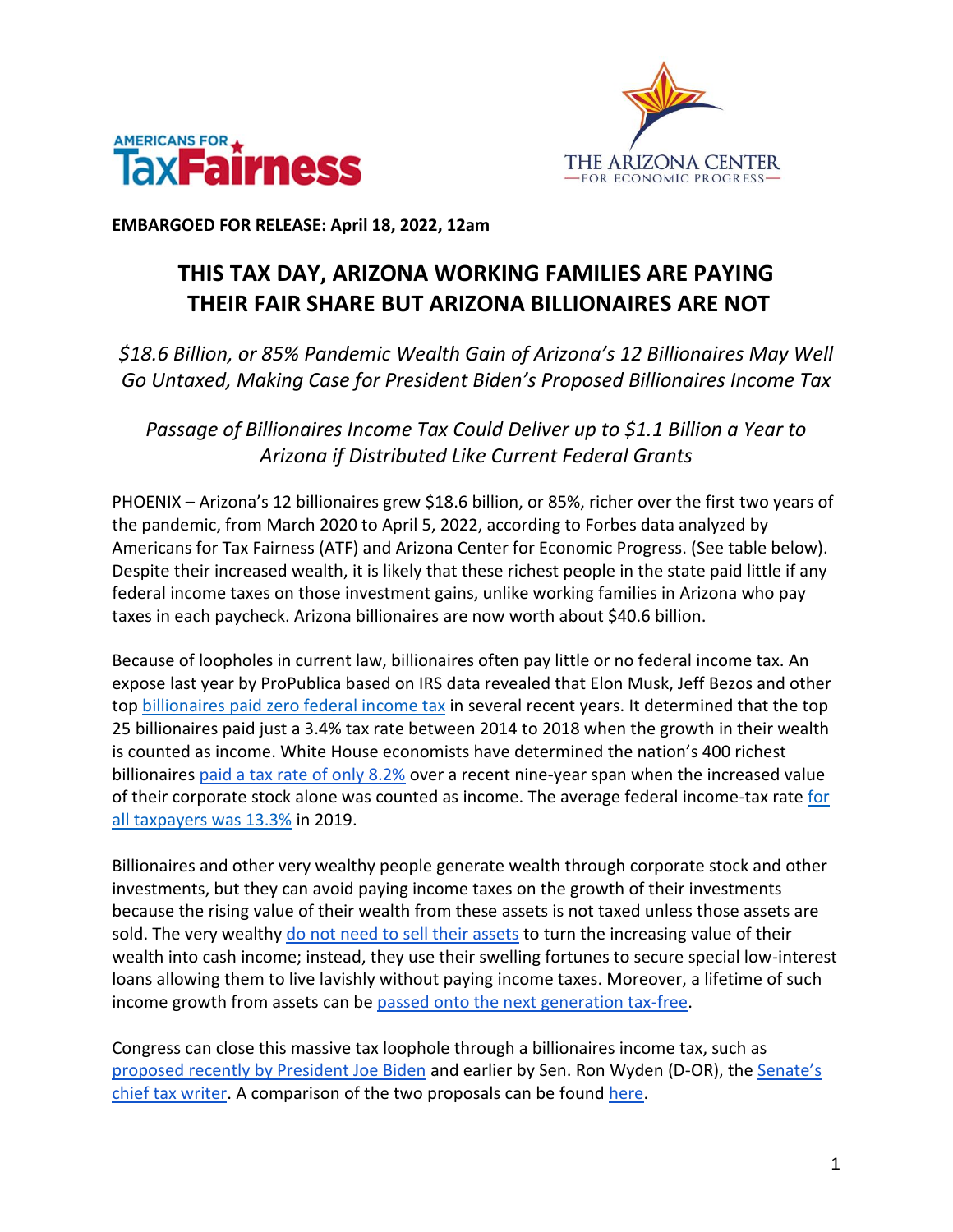| <b>Name</b>             | <b>Net Worth</b><br>Mar. 18, 2020<br>(\$ Millions) | <b>Net Worth</b><br>Apr. 5, 2022<br>(\$ Millions) | 24 Month Wealth<br>Growth<br>(\$ Millions) | 24 Month %<br><b>Wealth Growth</b> |
|-------------------------|----------------------------------------------------|---------------------------------------------------|--------------------------------------------|------------------------------------|
| <b>ARIZONA</b>          | \$22,000                                           | \$40,609                                          | \$18,609                                   | 84.6%                              |
| Ernest Garcia II        | \$2,400                                            | \$8,977                                           | \$6,577                                    | 274.1%                             |
| Mark Shoen              | \$2,900                                            | \$4,682                                           | \$1,782                                    | 61.5%                              |
| E. Joe Shoen            | \$2,400                                            | \$4,015                                           | \$1,615                                    | 67.3%                              |
| Arturo Moreno           | \$3,300                                            | \$3,613                                           | \$313                                      | 9.5%                               |
| Ernest Garcia III       | N/A                                                | \$3,423                                           | N/A                                        | N/A                                |
| <b>Bob Parsons</b>      | \$2,700                                            | \$3,393                                           | \$693                                      | 25.7%                              |
| George Kurtz            | N/A                                                | \$3,222                                           | N/A                                        | N/A                                |
| <b>Bennett Dorrance</b> | \$3,000                                            | \$2,954                                           | ( \$46)                                    | $-1.5%$                            |
| Stewart Horejsi         | \$1,500                                            | \$2,360                                           | \$860                                      | 57.3%                              |
| Peter Sperling          | \$1,500                                            | \$1,573                                           | \$73                                       | 4.9%                               |
| Jerry Moyes             | \$1,200                                            | \$1,390                                           | \$190                                      | 15.9%                              |
| Ken Kendrick            | N/A                                                | \$1,006                                           | N/A                                        | N/A                                |
| <b>Trevor Milton</b>    | \$1,100                                            | N/A                                               | N/A                                        | N/A                                |

Source: Forbes data from March 18, 2020, and April 5, 2022, analyzed by Americans for Tax Fairness and available [here.](https://docs.google.com/spreadsheets/d/1MksOhwmIojtZihAmPcfcYeaGoG3FOFZmiKUza1dIRD4/edit?usp=sharing)

Both proposals would tax investment gains of the superrich more like the wages of workers are taxed now. Requiring billionaires to pay a fairer share on the growth in value of their assets would make the tax system more equitable and generate revenue that would greatly benefit the economy and increase services and opportunities for millions of Americans.

The public overwhelmingly favors a billionaires income tax: 64% of respondents in a recen[t](https://docs.google.com/document/d/1AhWvucOLV2qY6izLkZvHpPig6DDmdFaCbmeM-5E65Xw/edit) [national poll](https://docs.google.com/document/d/1AhWvucOLV2qY6izLkZvHpPig6DDmdFaCbmeM-5E65Xw/edit) supported Senator Wyden's plan. (President Biden's plan was not tested in this poll.)

"The failure to tax increases in billionaire wealth from skyrocketing corporate stock and other investments is the worst loophole in our loophole-ridden tax code. Workers pay tax on their income all year, every year. Simple justice demands that billionaires do the same," said **Frank Clemente, executive director of Americans for Tax Fairness**. "Congress should close this loophole in the legislation members are now negotiating to help families cope with rising prices and make major investments in clean energy, all paid for by more fairly taxing the rich and corporations."

The billionaires income tax proposed by President Biden would [raise about \\$361 billion](https://americansfortaxfairness.org/issue/comparison-biden-wyden-billionaires-income-tax-proposals-short/) over 10 years and the version proposed by Sen. Wyden would raise \$557 billion over 10 years. Nationally, it could do a great deal to hel[p](https://americansfortaxfairness.org/issue/6-ways-spend-revenue-billionaires-income-tax/) [lower costs for working families](https://americansfortaxfairness.org/issue/6-ways-spend-revenue-billionaires-income-tax/) by funding access to affordable healthcare and lower housing costs, ensuring the expanded Child Tax Credit benefits that recently expired could be extended for another four years, significantly lower the cost of childcare for working families and more.

**If that revenue was distributed to the states based on historical levels of federal grants to state budgets, Arizon[a](https://docs.google.com/spreadsheets/d/1uMGQ0_Ow8ssIrktfYIvIQZwB44zOHf82ILpvh5kzWUI/edit?usp=sharing) [could gain](https://docs.google.com/spreadsheets/d/1uMGQ0_Ow8ssIrktfYIvIQZwB44zOHf82ILpvh5kzWUI/edit?usp=sharing) about \$700 million or \$1.1 billion a year for 10 years, respectively, from the Biden and Wyden billionaires tax plans.** This is based on budget data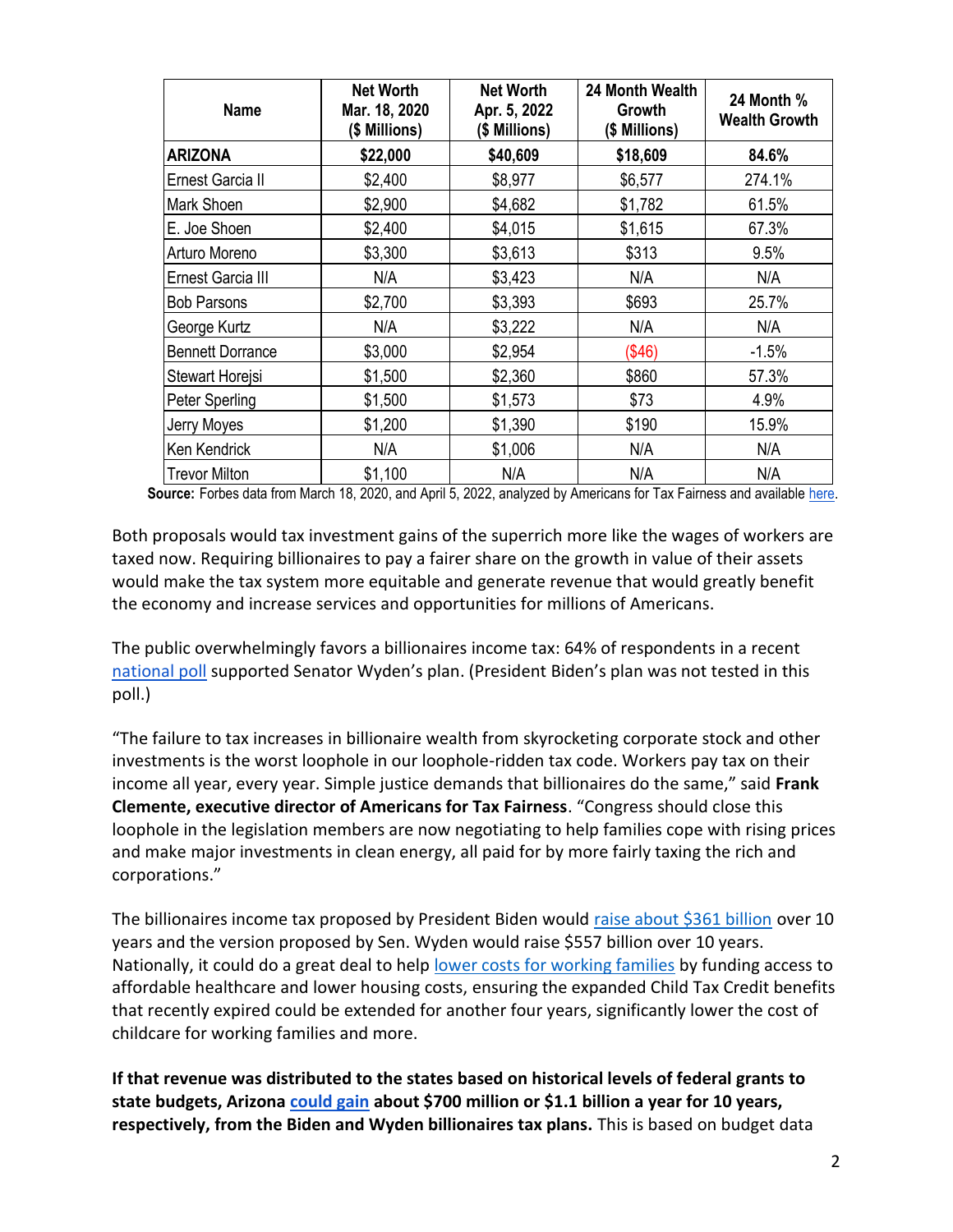from the National Association of State Budget Officers. Between 2019 and 2021, federal grant funds made up an average of about 40% of Arizona's state budget.

Federal grant funds to states [pay for numerous programs and services:](https://www.cbpp.org/research/state-budget-and-tax/federal-aid-to-state-and-local-governments) healthcare (Medicaid and CHIP), childcare, food and nutrition (SNAP, WIC), education (Head Start, Title I and IDEA), housing, transportation (highways, airports, and mass transit), public safety and much more. These funds represent nearly one-third of state budgets on average and nearly one-quarter of state and local budgets combined. Additional funds generated by a billionaires income tax could be used to lower costs to the state's working families for vital services like healthcare, childcare and housing.

The potential of \$700 million or \$1.1 billion a year in federal grant[s](https://docs.google.com/spreadsheets/d/1uMGQ0_Ow8ssIrktfYIvIQZwB44zOHf82ILpvh5kzWUI/edit?usp=sharing) [would add about](https://docs.google.com/spreadsheets/d/1uMGQ0_Ow8ssIrktfYIvIQZwB44zOHf82ILpvh5kzWUI/edit?usp=sharing) 1.7% or 2.6% to Arizona's budget, respectively, based on an average of the state's budgets between 2019 and 2021.

Comments from Vice Presidents of Policy at the Arizona Center for Economic Progress:

**May Mgbolu:** "It's time for us to take important steps toward requiring wealthy people to pay what they owe. Income and wealth have become increasingly concentrated and the nation's unhealthy obsession with allowing very few folks to have unconditional cash growth and pay very little in taxes, while most Arizonans are worried about affording the essentials is the problem. This wealth tax is an opportunity to eliminate long-standing loopholes and redistribute funds to meet the needs of most Arizonans."

**Andrew Sugrue:** "While many Arizona families struggle to make ends meet, wealthy households and corporations continue to see record profits, in part due to special treatment in our federal and state tax codes. Arizonans have made it clear that it's time to make the ultra rich and big corporations pay what they owe so everyone can afford the basics. A Billionaires Income Tax could go a long way to bringing lower healthcare costs, affordable housing, universal pre-K and child care, paid leave, and clean energy investments to our state."

Over the two years since the national COVID emergency was announced in March 2020, the wealth of America's billionaires has climbed by \$2 trillion or 70% to a total of **\$5 trillion, as of**  April 5. The total number of billionaires has increased from 614 to 741. [\[See national table\]](https://docs.google.com/spreadsheets/d/1MksOhwmIojtZihAmPcfcYeaGoG3FOFZmiKUza1dIRD4/edit?usp=sharing) Among the notable increases in wealth:

- **Elon Musk:** The driving force behind Tesla and SpaceX saw his wealth skyrocket by over 11-fold, or \$266 billion, to settle at \$290 billion.
- **Jeff Bezos:** The man who started Amazon is now worth nearly \$190 billion, after an \$77 billion leap in wealth during the pandemic.
- **Larry Page and Sergei Brin:** The Google co-founders saw their wealth climb more than 133% – and are now worth \$119 billion and \$114 billion, respectively.

This billionaires' bonanza has played out against the pandemic pall: 2,007,180 Arizona residents have contracted COVID-19 and 29,268 have died from it. Many small businesses have closed, daily life has been disrupted and the cost of everything from housing to gas has consumed a greater share of household incomes. Although prompt and ample federal action prevented